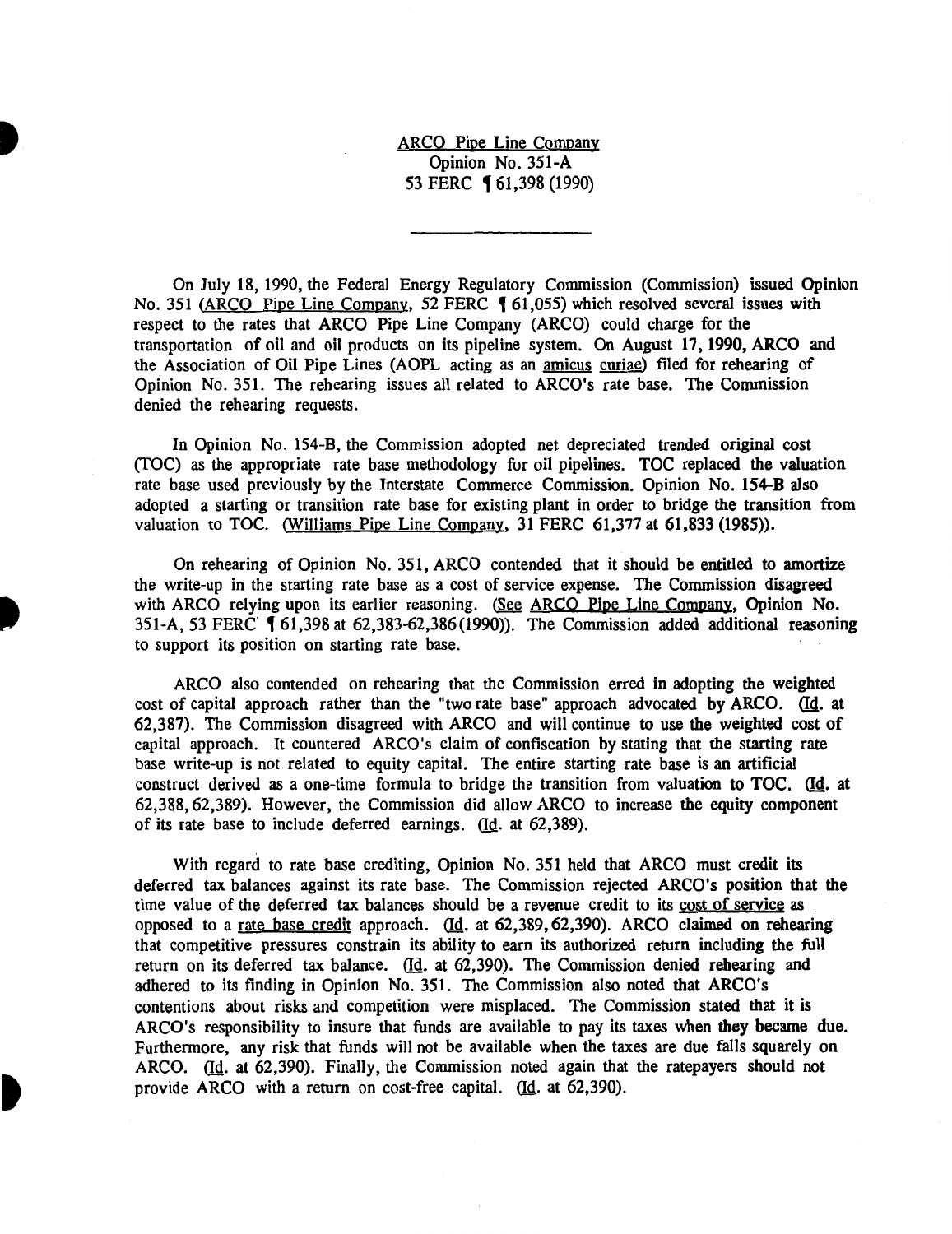ARCO Pipe Line Company, Opinion No. 351-A, Opinion and Order Granting In Part and Denying In Part Rehearing 53 FERC **(61,398 (1990)**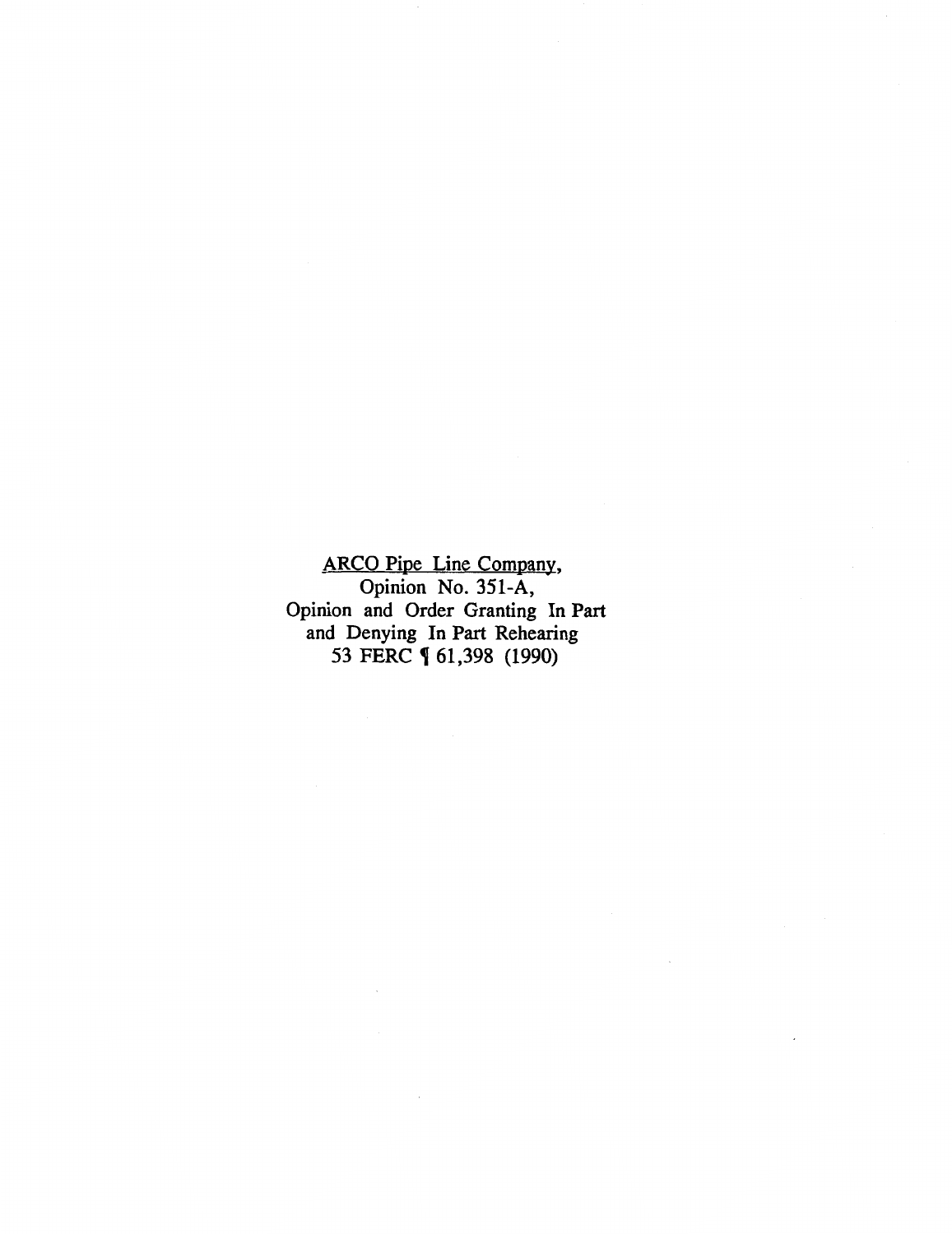# $[$  [[ 61,398]

ARCO Pipe Line Company, Docket Nos. 1886-3-001,1887-1-002 and 1887-13-001

Opinion No. 351-A; Opinion and Order Granting in Part and Denying in Part Rehearing

#### (Issued December 18, 1990)

Before Commissioners: Martin L. Allday, Chairman; Charles A. Trabandt, Elizabeth Anne Moler, jerry J. Langdon and Branko Terzic.

[Note: Opinion No. 351 and Order Affirming in Part and Modifying in Part Initial Decision, issued July 18, 1990, appears at 52 FERC  $\P$  61,055.

## [Opinion No. 351-A; Text]

On July 18, 1990, the Commission issued Opinion No. 351 in this proceeding.<sup>1</sup> Opinion No. 351 resolved a number of issues with respect to the rates that ARCO Pipe Line Company (ARCO) charges for the shipment of crude oil through its pipeline system. On August 17, 1990, ARCO and the Association of Oil Pipe Lines (AOPL), as *amicus curiae,* filed requests for rehearing of several issues resolved in Opinion No. 351.2 Those issues all relate to ARCO's rate base. As discussed below, the Commission denies rehearing.<sup>3</sup>

#### *Rate Base in General*

In Opinion No.  $154-B$ <sup>4</sup> the Commission adopted net depreciated trended original cost (TOC) as the appropriate form of rate base for oil pipelines.5 Because TOC replaced the valuation rate base used by the Interstate Commerce Commission (ICC) to regulate oil pipelines,<sup>6</sup> Opinion No. 154-B also adopted a starting or transition rate base in dollars for existing plant in order "to bridge the transition from valuation to TOC."7

#### *Amortization of Starting Rate Base*

#### 1. Opinion No. 351

ARCO's starting rate base is higher than the net depreciated original cost of its assets.<sup>8</sup> The difference between the starting rate base and net depreciated original cost

<sup>I</sup>ARCO *Pipe* Line *Co.,* 52 FERC f 61,055 (1990) (hereafter Opinion No. 351).

 $2$  The AOPL's motion for leave to file its request for rehearing as amicus curiae is granted.

 $3$  The Commission concludes that no arguments have been raised which warrant further discussion of the issues entitled in Opinion No. 351 as "AFUDC in Starting Rate Base" and "Deferred Tax Deduction-Before or After Trending." Hence, ARCO's and the AOPL's rehearing requests with respect to those issues are denied without discussion.

<sup>4</sup>*Willianu Pipe Line Co.,* 31 FERC f 61,377, order on reh'g, 33 FERC **[** 61,327 (1985).

 $5$  See Opinion No. 351, at p. 61,237, n.10 for a description of TOC.

 $6$  See Opinion No. 351, at p. 61,232 for a description of valuation.

<sup>7</sup> Williams Pipe Line Co., 31 FERC 161,377, at p.61,833.

 $<sup>8</sup>$  The starting rate base is the sum of the equity</sup> ratio times the net reproduction portion of the valuation rate base and the debt ratio times net depreciated original cost. Opinion No. 154-B adopted the date certain of June 30, 1985, for determining the capital structure to derive the starting rate base. Opinion No. 351 rejected ARCO's contention that

FERC Reports.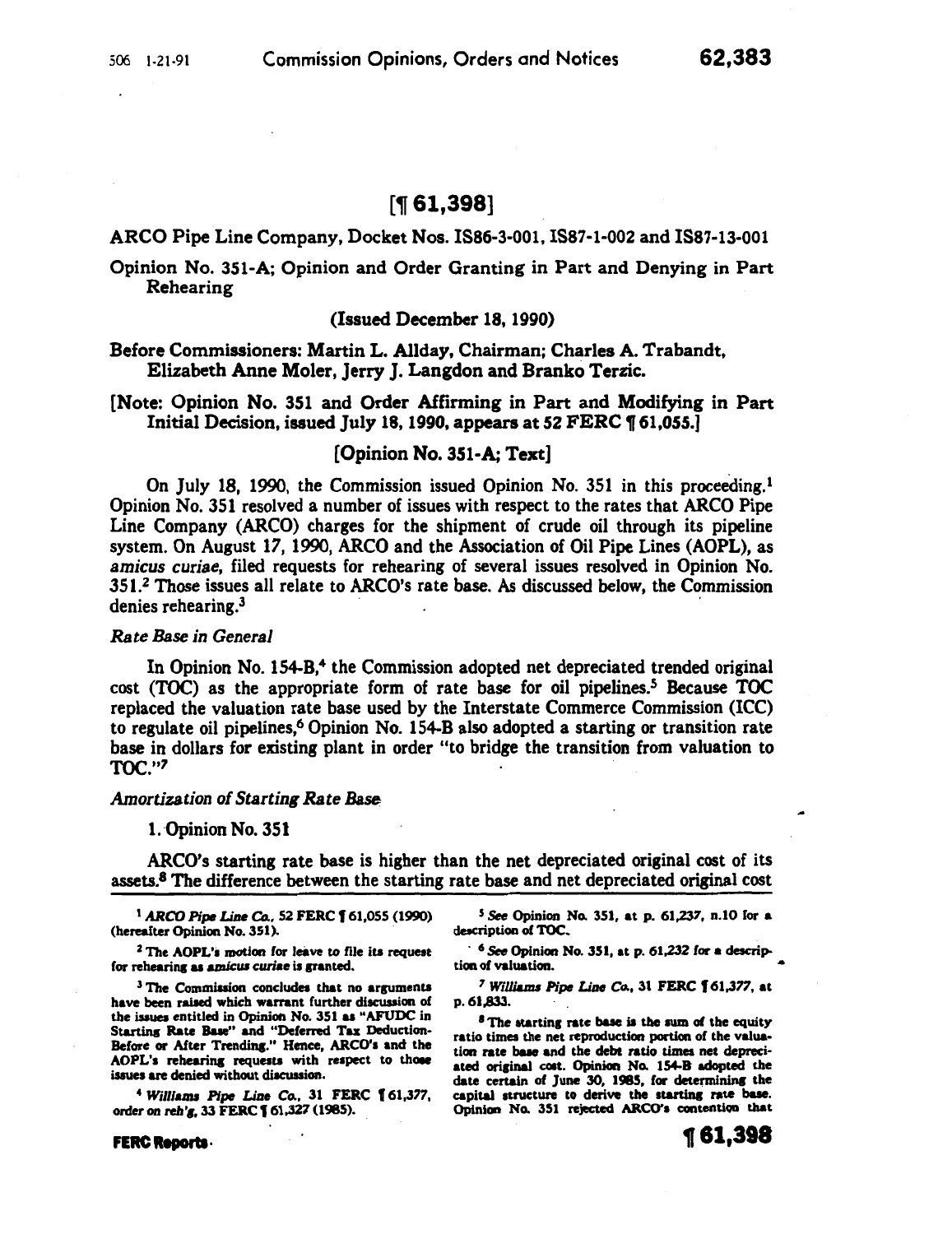is known as the write-up in starting rate base. Opinion No. 351 concluded that ARCO is not entitled to amortize the write-up in starting rate base as a cost-of-service expense. Opinion No. 351 stated:

As the ALJ found, the ICC did not permit the amortization of the write-up in the [valuation] rate base so there can be no claim of investor reliance. In addition, there has been no showing that the write-up in the starting rate base represents deferred earnings. The fact that under the valuation method there was no amortization of the difference between valuation and net depreciated original cost is evidence that the difference did not represent deferred earnings. The valuation methodology was a fair value methodology and not the equivalent of TOC where the write-up does represent deferred earnings. The shift from a valuation to a TOC methodology does not transform the write-up into deferred earnings or any other expense. Accordingly, the denial of amortization does not constitute confiscation. The claim that newer pipelines will not be able to compete because their allowed rate will be higher than those of older pipelines, even if true, is no justification for permitting the older pipelines to collect a phantom cost which would be a windfall to these older pipelines. Last, the write-up should not be permanent even though it is not amortized as an expense. This is because the ICC depreciated valuation for return purposes despite computing depreciation solely on original cost.9

## 2. Rehearing Contentions

Both ARCO and the AOPL argue that the Commission erred by not permitting the amortization of the write-up in the starting rate base as a cost-of-service expense. They emphasize that the Commission adopted a starting rate base in order to "replicate the results that would have obtained if Opinion No. 154-B's [TOC] methodology had been in place from the outset."10 They contend that ARCO should be permitted to recover fully its rate base just as newer pipelines are entitled to both a return on and a return of their trended rate base from the outset. The AOPL states that this argument applies whether or not there is an explicit showing of deferred earnings.

ARCO also attacks Opinion No. 351's rationale that the write-up does not represent deferred earnings. ARCO refers to Opinion No. 154-B, where the Commission put the burden on participants (other than the pipeline) to show that pipeline investors did not rely on the future recovery of deferred earnings under the valuation method. ARCO concludes that, therefore, the unrebutted presumption in this proceeding is that ARCO "in fact did defer earnings under valuation."<sup>11</sup> Both ARCO and the AOPL take

#### (Footnote Continued)

June 30, 1985 should not be so used because its parent's capital structure was atypical on that date owing to its issuing new debt to purchase its own common stock to avoid any hostile takeover bids. Opinion No. 351 stated that ARCO had not shown that its parents' capital structure at June 30, 1985, did not represent ARCO's risks and that "The Commission adheres to June 30, 1985, as the appropriate date to use to derive the starting rate base because that date is the date of transition to the trended original cost methodology." Opinion No. 351, at p. 61,234 n.t9. No one seeks rehearing. However, the AOPL argues that, in light of the arbitrary selection of June 30, 1985, as the starting rate base date and the large number of corporate restructurings in the mid-1980's, the Commission should "maintain a flexible attitude toward the selection of a [starting rate

The Commission reiterates that the starting rate base should be derived using a capital structure as of June 30, 1985, unless it is shown that the capital structure is not representative of the pipeline's risks. 9 Opinion No. 351, at p. 61,237.

<sup>10</sup> AOPL's Request for Rehearing at 11. ARCO states that the starting rate base is a market-oriented transition rate base which was adopted "to approximate the result that would have been achieved if oil pipelines had been on a TOC methodology (at least with respect to their equity investment) all along." ARCO's Request for Rehearing at 19.

base] date" to avoid unrepresentative and artificial capital structures. Request for Rehearing at 10 n.16.

<sup>11</sup> *Id.* at 21. (ARCO's emphasis).

~61,398

**Fedoral Enera;y Guidelines**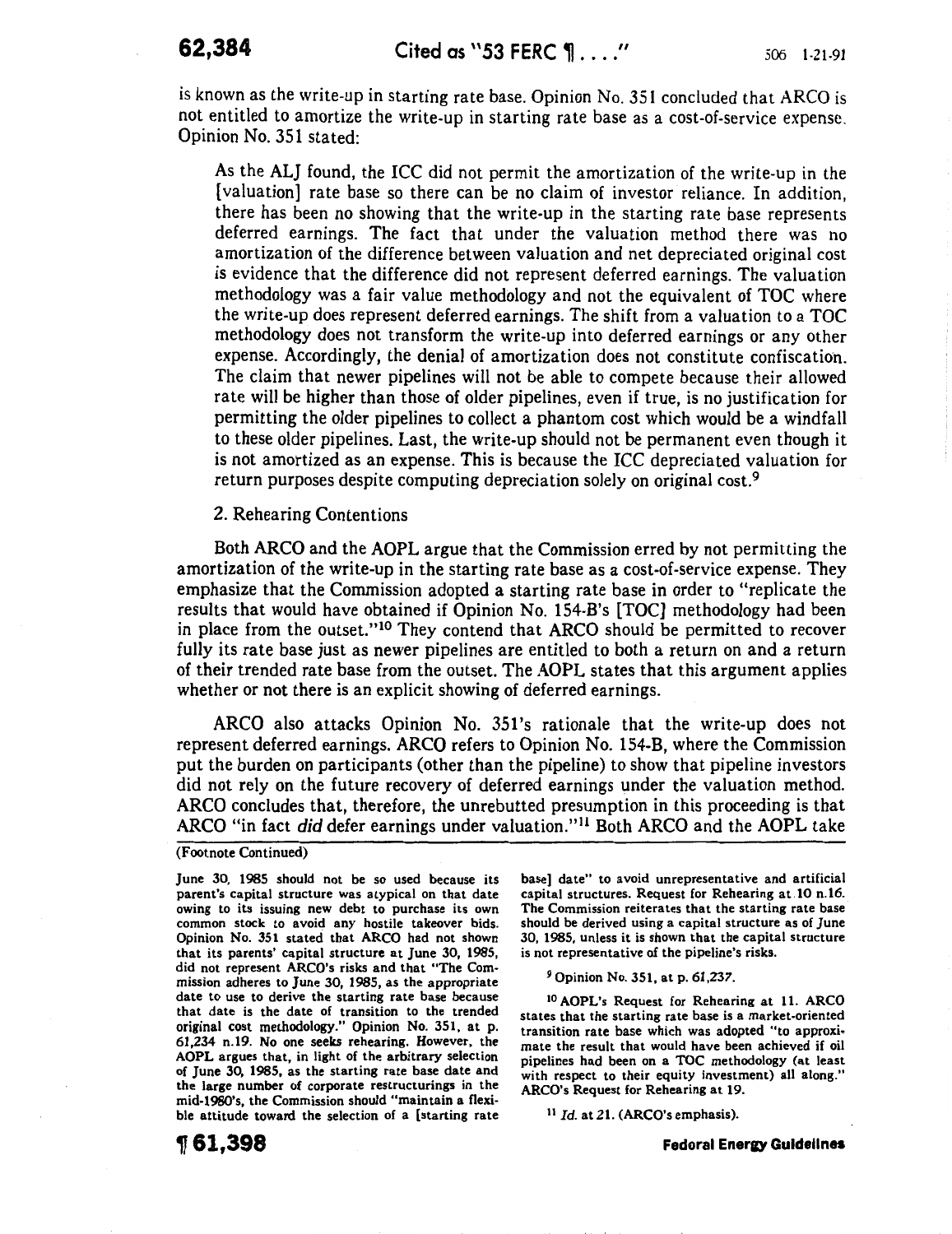issue with Opinion No. 351's reliance on the fact that the ICC did not allow amortization of the difference between valuation and net depreciated original cost. ARCO asserts that this "may well be evidence that investors did not recover *enough* of a return of capital under the valuation methodology."<sup>12</sup> The AOPL argues that the ICC's failure to permit that amortization is not relevant for TOC regulation because TOC is a departure from the ICC's regulatory practices. In any event, the AOPL points out that the ICC's valuation rate base for return purposes did not amortize to zero but rather stopped amortizing at about 10 percent of its value. The AOPL asserts that the writeup in the starting rate base should either be amortized as an expense or be permanent. ARCO concurs in that conclusion. $^{13}$ 

Last, both ARCO and the AOPL contend that amortization of the write-up in the starting rate base is warranted to promote competition between older and newer pipelines by "ensuring a level playing field"<sup>14</sup> and by eliminating cost-of-service distortions from amortizing post-starting rate base write-ups and not pre-starting rate base write-ups.<sup>15</sup> ARCO further states:

The effect of this policy choice [of no amortization of the write-up as a cost-ofservice expense] will be that in marginal cases this artificial regulatory constraint on the older pipeline may well affect the economic viability of a new competing pipeline. Moreover, where direct competition does not automatically compel the new pipeline to charge the artificially low rate imposed on the older pipeline, the new pipeline may be given an edge in the competition for financing of new projects.16

### 3. Discussion

The Commission denies rehearing and adheres to the discussion in Opinion No. 351. In addition, the Commission supplements that discussion as follows. First, both the AOPL and ARCO misinterpret the function of the starting rate base. The starting rate base was adopted as a transition to the new TOC regulation for existing plant. The particular starting rate base formula was adopted in lieu of using either a pipeline's most recent valuation or net depreciated original cost as the starting rate base. The starting rate base was adopted for the purpose of determining return on and not return of capital. While Opinion No. 154-B stated that the starting rate base formula was adopted because it would "more closely approximate the TOC rate base that would have existed," the point was not to pretend that TOC had been in place from the outset. Rather, the point was to achieve a transition, in lieu of valuation, which transition would "more closely approximate the TOC rate base that would have existed *had the ICC not written-up debt.*"<sup>17</sup> This was appropriate "to ensure that the equity holder does not benefit from the write-up of debt-financed assets, such as was the case with the ICC valuation rate base."<sup>18</sup> Hence, the adoption of the starting rate base was not meant to replicate the results of TOC with its capitalization into rate base of deferred equity earnings for future amortization as an expense.

In addition, ARCO misinterprets the right of participants in a rate case to challenge the pipeline's right to a starting rate base. It is true that the burden is on the participants to show "that a pipeline was not relying on future earnings under the

<sup>14</sup> Id. at 19.

1 6 ARCO's Request for Rehearing at 22, 23.

1 <sup>7</sup>*Williams Pipe Line Co.,* 31 FERC f 61,377, at p. 61,836. (Emphasis added).

**FERC Reports** 



<sup>12</sup> *Id.* (ARCO's emphasis).

<sup>13</sup> *Id.* at 22 p. 23.

<sup>15</sup> AOPL's Request for Rehearing at 12.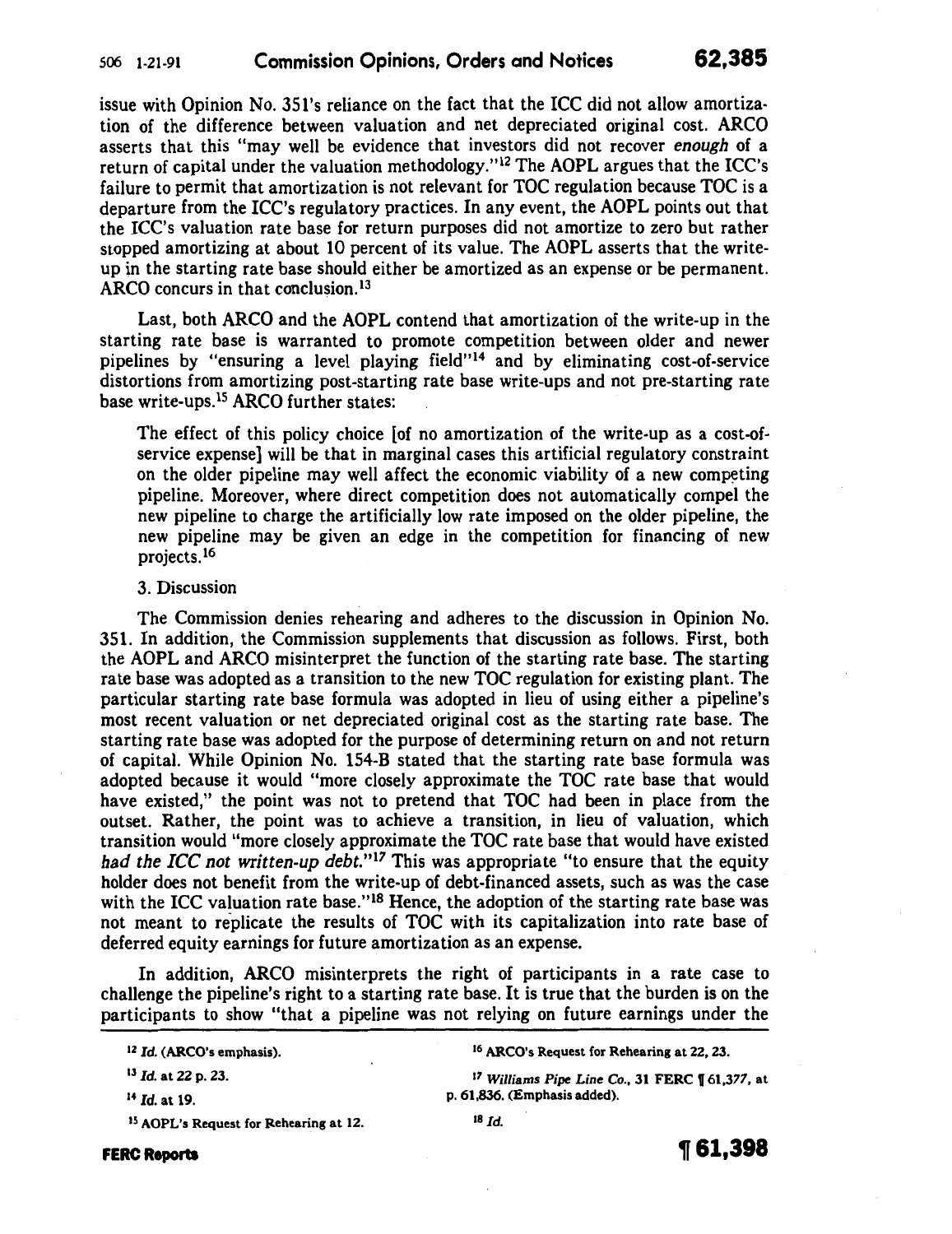valuation methodology."<sup>19</sup> However, as indicated above, the starting rate base replaced the valuation rate base on which a pipeline earned a return on capital through a rate of return on rate base. Hence, the future earnings referred to are earnings that would have been recovered through the allowance for earnings on rate base and not through amortization of the write-up in the valuation rate base over net depreciated original cost. This analysis is confirmed by ICC practice, which did not permit amortization of that write-up as an expense to be collected from ratepayers. Similarly, ARCO's assertion that it may not have recovered enough capital under the ICC valuation methodology is in error. First, ARCO was given the full opportunity to collect depreciation with respect to its assets. Second, the ICC's valuation formula for determining return allowance was a fair value methodology with no capitalized deferred return.<sup>20</sup> This is again evidenced by the ICC not permitting amortization of the write-up above net depreciated original cost.

The Commission also fails to see the promotion of competition as a policy reason for allowing ARCO to amortize the write-up of the starting rate base over net depreciated original cost. First, there is a level playing field with respect to capitalized amounts attributable to deferred earnings because older and newer pipelines are subject to TOC with respect to return on total rate base. Second, there is no cost-ofservice distortion because the write-ups in the starting rate base do not represent a deferred expense and are, therefore, irrelevant to cost-of-service comparisons. Third, the Commission repeats that it is not appropriate to promote competition under a costbased regulatory scheme by permitting older partially depreciated pipelines to recover a phantom cost.21 Last, the rates of older pipelines are not "artificially" low. If they are low, it is caused at least in part by the fact the pipeline has previously recovered its investment in plant through rates paid by ratepayers in past periods.

Finally, the Commission rejects the AOPL's and ARCO's contention that the write-up in the starting rate base should be permanent. The write-up is a transitional measure which should be decreased over time. It is true that the ICC's valuation rate base did not fully amortize. But it is not appropriate to continue this aspect of the flawed ICC valuation methodology because the pipeline should not earn a return on assets that have been fully depreciated.

#### *Application of Rate of Return to Rate Base*

#### 1. Opinion No. 351

As discussed above, Opinion No. 154-B adopted a starting rate base for existing oil pipelines which is higher than the net depreciated cost of the pipeline's assets. The starting rate base is the sum of the equity ratio times the net reproduction part of the valuation rate base and the debt ratio times net original cost. The issue resolved in Opinion No. 351 was whether ARCO's return allowance should be determined by using the traditional weighted cost of capital approach where the weighted cost of debt and equity capital is multiplied times a single figure rate base to determine overall return in dollars or by using two rate bases consisting of a rate base for equity and a separate rate base for debt. Opinion No. 351 concluded that ARCO's return allowance should be

<sup>19</sup> Williams Pipe Line Co., 33 FERC 161,327, at p. 61,641.

zo Opinion No. 351, at p. 61,237, quoted p. 2, supra.

<sup>21</sup> Contrary to ARCO's view, the starting rate base is not a market-oriented rate base (see n.10,

**1161,398** 

supra). Rather, TOC is an original cost rate base with a transitional rate base to move from ICC valuation to this Commission's TOC regulation.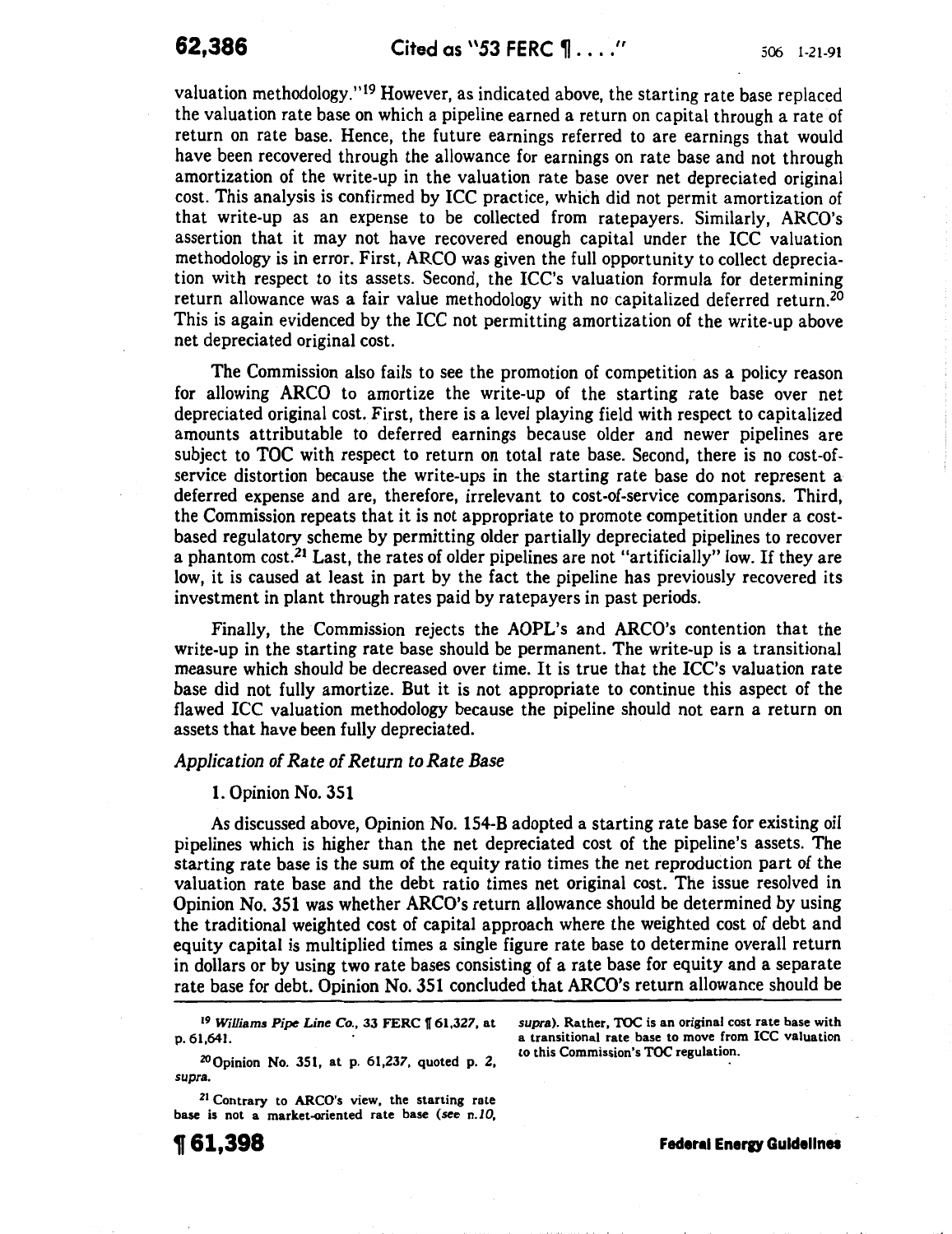derived using the weighted cost of capital approach of a single rate base. Opinion No. 351 stated:

[T]he Commission adheres to the weighted cost of capital approach for oil pipelines. The starting rate base was adopted as a one-time adjustment to arrive at an appropriate rate base to be trended under the TOC methodology. The starting rate base was a means of bridging the "transition from valuation to TOC." The formula for deriving the starting rate base did not permently assign dollars to equity and debt rate bases. Rather, the formula yielded a single number starting amount to be used [in] lieu of the replaced valuation rate base in the new original cost regime as a derived starting value for the existing plant or assets in service. An apt analogy is construction work in progress where plant is constructed, for example, using tOO-percent equity capital but put into rate base when there is both debt and equity capital. The 100-percent equity rate base is converted through the weighted cost of capital approach into a rate base, in effect, financed now at the debt and equity ratios. In sum, rate base is a single amount rate base value which adjusts to the debt and equity ratio as would a net original cost rate base.<sup>22</sup>

## 2. Rehearing Contentions

Both ARCO and the AOPL argue that the Commission erred in adopting the weighted cost of capital approach rather than the two rate base approach. The AOPL argues that the "weighted cost of capital approach does not give ARCO an opportunity to earn its authorized return on equity [and] [i]nstead systematically understates ARCO's real rate of return and confiscates ARCO's earnings by applying a debt return to equity investment."<sup>23</sup>ARCO similarly argues that "Since these deferred earnings are by definition all on the equity side (in that they represent deferred equity earnings), this distorted [weighted cost of capital approach] invariably results in applying a portion of the nominal debt return to a portion of the rate base that is theoretically intended to receive a real equity rate of return." 24 ARCO adds that the instant issue is the same for both new pipelines without a starting rate base and for old pipelines with a starting rate base "because the issue arises as a result of the trending of the equity rate base [for both new and old pipelines]." <sup>25</sup> ARCO further contends that Opinion No. 351's reliance on the argument that the starting rate base is a onetime adjustment is inapt because the issue is whether the deferred earning component of the rate base will be subject to a "real" rate of return as it contends.<sup>26</sup>

Last, the AOPL, using the Commission's example in Opinion No. 351, illustrates its view that the weighted cost of capital approach is confiscatory. The assumptions are a starting rate base of \$1,200 consisting of \$500 derived from the reproduction portion of the starting rate base formula and \$700 from the original cost portion of the starting rate base formula and a net depreciated original cost of \$1,000.*27* Also assume further the following capital ratios and costs:

 $22$  Opinion No. 351, at p. 61,242 (Footnotes omitted).

weighted cost of capital approach. Opinion No. 351, at p. 61,242. In any event, as the AOPL recognizes, Opinion No. 154-B does not dispose of the merits of the matter.

<sup>27</sup> The assumptions with respect to the starting rate were debt and equity ratios of *70* percent and 30 percent, respectively, reproduction cost of \$1,667 and net depreciated original cost of \$1,000. The \$1,200 starting rate base was derived by adding the product

<sup>23</sup> AOPL's Request for Rehearing at 17.

<sup>24</sup> ARCO's Request for Rehearing at 14.

<sup>25</sup>*Id.* at 15.

*Z6* ARCO also reiterates the claim that Opinion No. 154-B explicitly supports its method. Opinion No. 351 concluded that Opinion No. 154-B did not support ARCO's approach and, in fact, supports the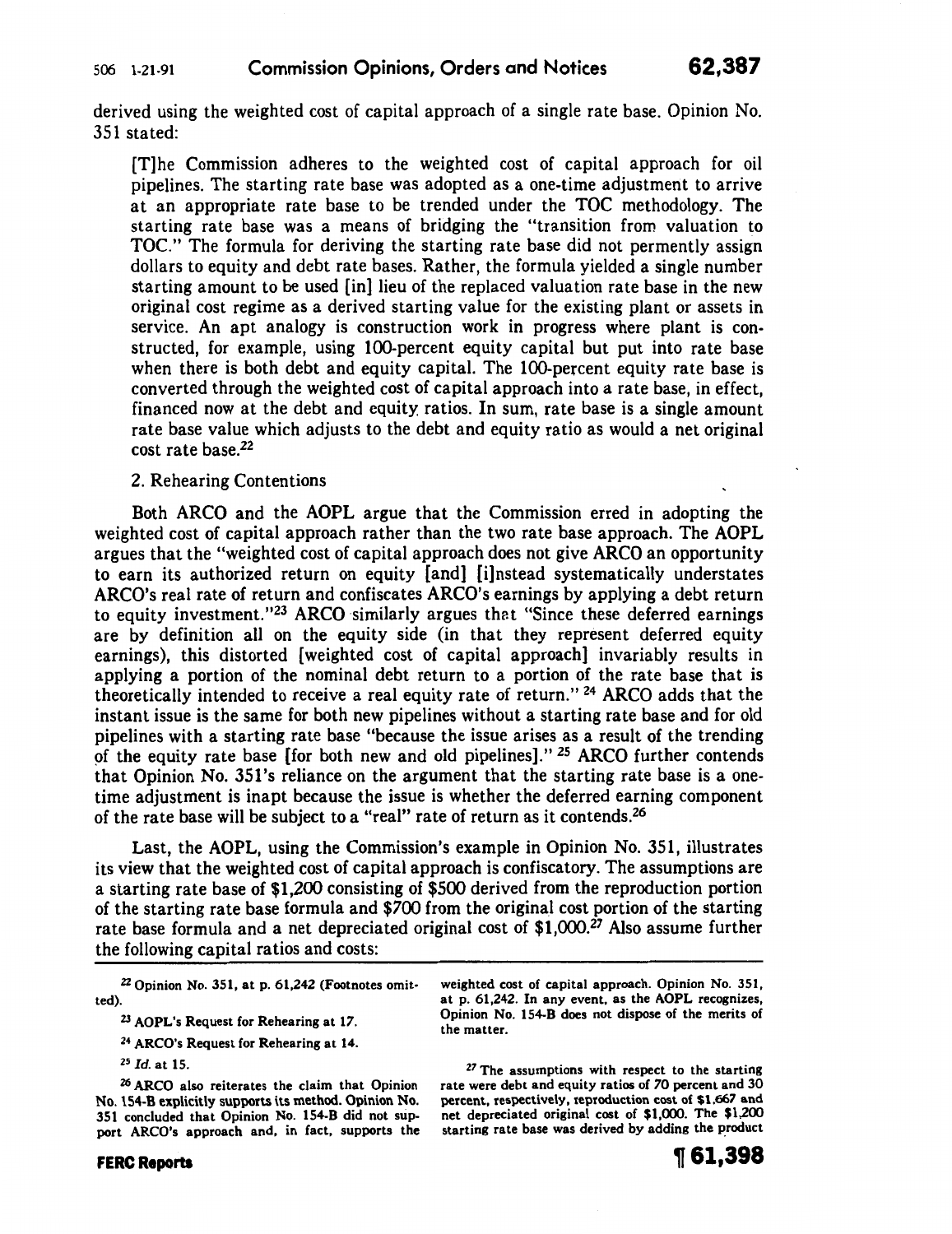|  |  | 83 |
|--|--|----|
|--|--|----|

This produces a total return allowance of \$99.60 (8.3 percent times \$1,200) under the weighted cost of capital approach. Under the two rate base approach, ARCO would be entitled to \$45 of equity return (9 percent times \$500) and \$56 of debt return (8 percent times \$700), a total return allowance of \$101.

The AOPL argues that the weighted cost of capital approach short changes ARCO's real rate of return on equity as shown as follows. ARCO's actual allowed debt is \$56 which when subtracted from \$99.60 leaves \$43.60 for equity. This return of \$43.60 amounts to an 8.72 percent real return on equity (\$43.60 divided by \$500) as opposed to the allowed return of \$45 based on the allowed equity rate of return of 9 percent. The AOPL observes correctly that the \$1.40 difference is exactly equal to the difference between the costs of debt and equity (9 percent  $-$  8 percent = 1 percent) times both the difference between the equity ratio of the rate base and book capital structure (\$500/\$1200 = 41.67 percent minus 30 percent = 11.67 per cent), and total rate base of \$1,200.29 The AOPL states that this mathematical exercise shows that the weighted cost of capital approach, in effect, applies the cost of debt to a portion of the pipeline's equity rate base.30 Both the AOPL and ARCO observe that adjusting the assumptions could reverse the situation. A nominal debt rate of 10 percent produces a higher overall return under the weighted cost of capital approach than under the two rate base approach. ARCO adds that the problem is that the deferred earnings are capitalized into rate base without a corresponding adjustment to the equity capital amount of the capital structure.

3. Discussion

As indicated above, in the Commission's illustration, the pipeline would be entitled to an overall return allowance of \$99.60 under the weighted cost of capital approach of Opinion No. 351 and \$101.00 under the two rate base approach recommended by the AOPL and ARCO. The \$1.40 difference is attributable to the fact that the Opinion No. 351 approach applies the weighted overall cost of capital of 8.3 percent to the \$200 difference between the starting rate base and net depreciated original cost (\$16.60) while the two rate base approach applies the real equity rate of return of 9 percent to the \$200 (\$18.00). The same situation would exist for a newer pipeline without a starting rate base because the TOC rate base would be higher than net depreciated original cost owing to the write-up for deferred earnings. However, as both the AOPL and ARCO admit, a debt rate higher than the real rate of return will produce the opposite result where the pipeline would recover more under the weighted cost of capital approach than under the two rate base approach.

First, the Commission sees no confiscation issue with respect to ARCO because its allowed weighted cost of capital is higher than its allowed real rate of return on equity of 10.3 percent (14.1 percent minus 3.8 percent inflation factor).31 In addition, even if

of 30 percent times \$1,667 (\$500) to the product of 70 percent times \$1,000 (\$700).

 $29$  \$1.40 = 1% x 11.67% x \$1,200

<sup>28</sup> The nine percent is a real or inflation free rate of return on equity determined by subtracting the inflation rate from the nominal (inflation included) rate of return on equity.

30 The AOPL also notes that the \$1.40 shortfall is magnified to \$2.80 when the pipeline's tax allowance is considered assuming a 50-percent tax rate.

31 Opinion 351, at p. 61,244 and n.59.

Federal Energy Guidelines

<sup>(</sup>Footnote Continued)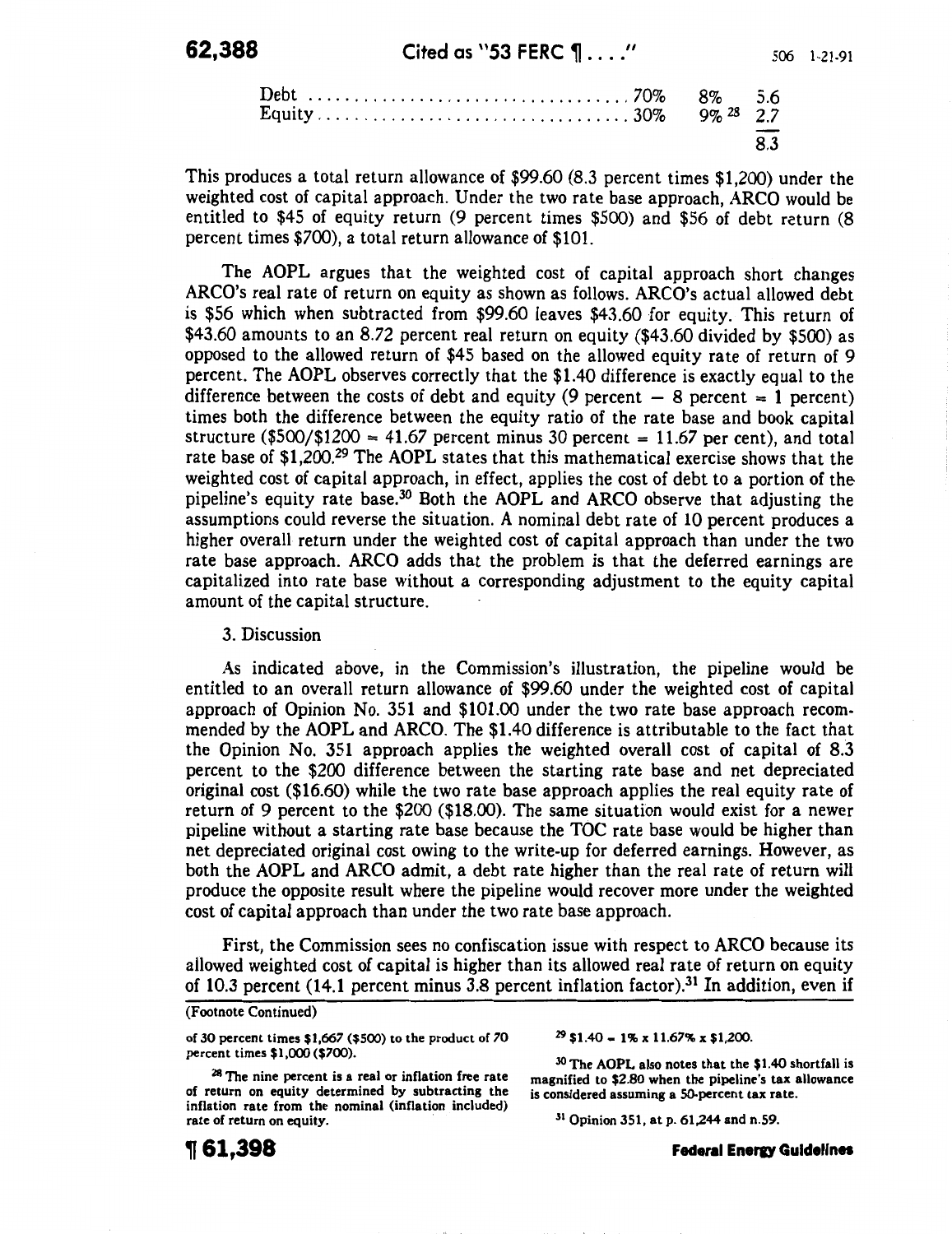an oil pipeline's debt rate of return is lower than its real equity rate of return, as in the illustration, there would be no confiscation in not creating two rate bases so that the write-up in the starting rate base is designated as pertaining to equity. This is because the write-up is not related to equity capital. As stated earlier, the write-up in the starting rate base, as with the write-up in the valuation rate base, does not represent capitalized deferred earnings on equity capital.<sup>32</sup> Rather, the entire starting rate base is merely an artificial construct derived by a one-time formula to bridge the transition from valuation to TOC. ·

The situation with respect to the treatment of deferred TOC earnings capitalized into rate base for amortization is closer. As stated above, ARCO is not affected because its weighted cost of capital is higher than its real equity rate of return of 10.3 percent. However, it is appropriate to discuss this issue under the assumption that the weighted cost of capital is lower than the real equity rate of return to provide guidance to the industry with respect to deferred TOC earnings capitalized into rate base for amortization. As an aid to the discussion, the Commission will assume a TOC rate base of \$1,300 with an increment relating to starting rate base of \$100 and a net depreciated original cost of \$1,000. The \$200 difference between  $$1,200$  (\$1,300 - \$100) and \$1,000 represents the deferred earnings capitalized as a result of trending but not yet amortized. There is no doubt that the \$200 represents deferred earnings on equity and that the pipeline is entitled to recover the \$200 as a cost-of-service expense. The issue is whether, in the meantime, the pipeline is entitled to earn an equity rate of return or an overall rate of return on the \$200. The former could be accomplished by either the two rate base approach or as observed by ARCO, by using one rate base and increasing the equity capital ratio to account for the \$200. This latter situation puts the issue in proper perspective by highlighting the key question of the nature of the \$200. The Commission believes that the \$200 is the functional equivalent of an equity investment in the enterprise because it represents deferred equity earnings. Hence, the pipeline should adjust its capital structure by including the \$200 as equity capital. Hence, rehearing is granted in part. ARCO will be required to adjust its equity capital to account for earnings capitalized into rate base under TOC.33

## *Deferred Taxes- Rate Base Crediting*

1. Opinion No. 351

Opinion No. 351 described the instant issue as follows:

ARCO calculates its income tax allowance or expense using the normalization method. Under that method, ARCO, for example, accelerates its depreciation expense for tax purposes, but computes its tax expense for rate purposes as if it were paying the higher taxes required by its book depreciation method (such as straight-line). The difference between the book or rate tax expense amount and the actual tax amount is placed in a deferred tax reserve account. Later, when the depreciation expense amounts reverse so that taxable income is higher than book (rate) income because depreciation as a tax expense is less than depreciation as a book (rate) expense, ARCO will use its deferred tax balances to pay the higher taxes that it does not collect in its current cost of service.<sup>34</sup>

<sup>32</sup> The ICC permitted an overall return on the valuation rate .base which covered both debt and equity.

dollar amounts based on the rate base amount and by adding to the equity amount the amount of earnings capitalized into the rate base under TOC.

<sup>33</sup> The adjustment to equity capital would be derived by adjusting the debt and equity ratios into

34 Opinion No. 351, at pp. 61,237-38.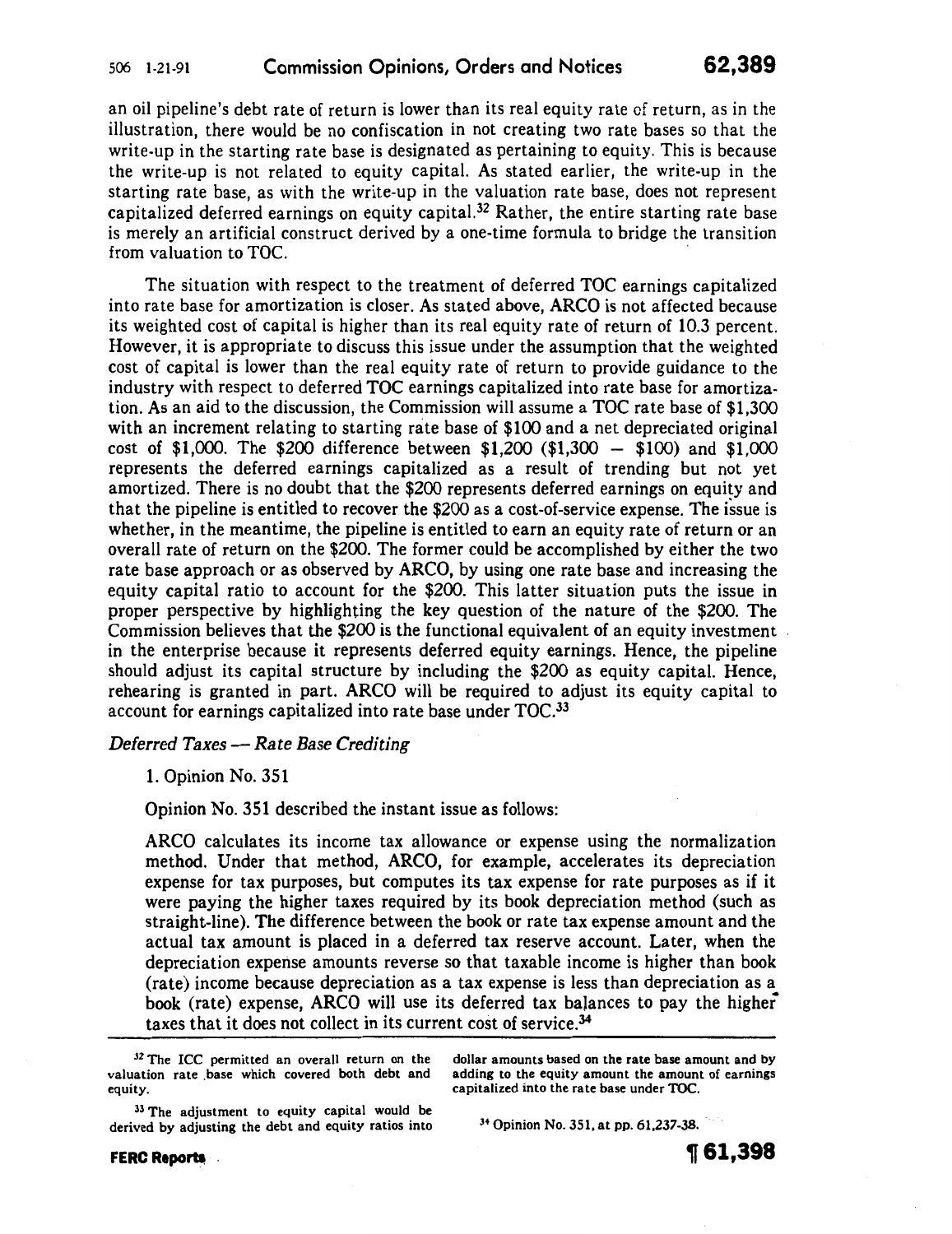Opinion No. 351 held that ARCO must credit its deferred tax balances against its rate base and rejected ARCO's and the AOPL's position that the time value of the deferred tax balances should be a revenue credit to ARCO's cost of service at the risk-free rate of interest as opposed to the rate base credit approach. Opinion No. 351 stated:

ARCO is not entitled to earn a return from ratepayers on cost-free capital. This is because its shareholders' capital is not at risk. In addition, ARCO is not entitled to any ratepayer compensation for any loss or diminishing of this noninvestor capital on its part. To conclude, ARCO must credit its deferred taxes against its rate base because this is the Commission's long standing method of ensuring that it does not earn a return on cost-free capital.<sup>35</sup>

2. Rehearing Contentions

The AOPL seeks rehearing as follows:

In a nutshell, the revenue credit approach to the treatment of the ADIT [accumulated deferred income tax] balance accomplishes a rate base reduction by using only the risk-free component of the pipeline's return. This is an eminently fair approach. It neither confers a windfall on the pipeline's shippers, who bear no risk on the ADIT balance and therefore deserve no risk premium on the ADIT balance, nor deprives pipelines of compensation for the risk of holding that balance. In contrast, requiring an oil pipeline to exclude the ADIT balance from rate base effectively credits shippers with an unwarranted premium (represented by the value of the risk-premium return embedded in the pipeline's allowable rate of return) for risks they do not bear. Viewed against this background, the ARCO revenue credit approach to the ADIT balance strikes a fair balance of shipper and carrier interests in an intensely competitive industry.36

The AOPL also states that "competitive pressures constrain on oil pipeline's ability to earn its authorized return," including the full return on its deferred tax balance.<sup>37</sup> ARCO also seeks rehearing based on its similar arguments in its Brief on Exceptions and defers to the AOPL for additional argument.

## 3. Discussion

The Commission denies rehearing and adheres to its discussion in Opinion No. 351. However, the Commission amplifies that discussion as follows. The AOPL's contentions about risk and competition are misplaced. First, ARCO has collected in its rates in advance the funds necessary to meet its future tax obligations. It is, therefore, ARCO's responsibility to ensure that funds are available to pay its taxes when they become due. Any risk that funds will not be available when the taxes are due falls squarely on ARCO because it has control over the management of the cash it has collected. That is, ARCO has fully collected in its rates the income taxes associated with the services provided and it, and not its ratepayers, should bear any asserted "burdens" associated with the deferred tax funds. Last, ARCO's ratepayers are not receiving a risk premium on the deferred balances when they are credited to rate base. Rather, they are not providing ARCO with a return on cost-free capital.

36 AOPL's Request for Rehearing at 26.

~61,398 Federal Enerv Guidelines

·I"''

<sup>&</sup>lt;sup>35</sup> *Id.* at p. 61,238. <sup>37</sup> *Id.*